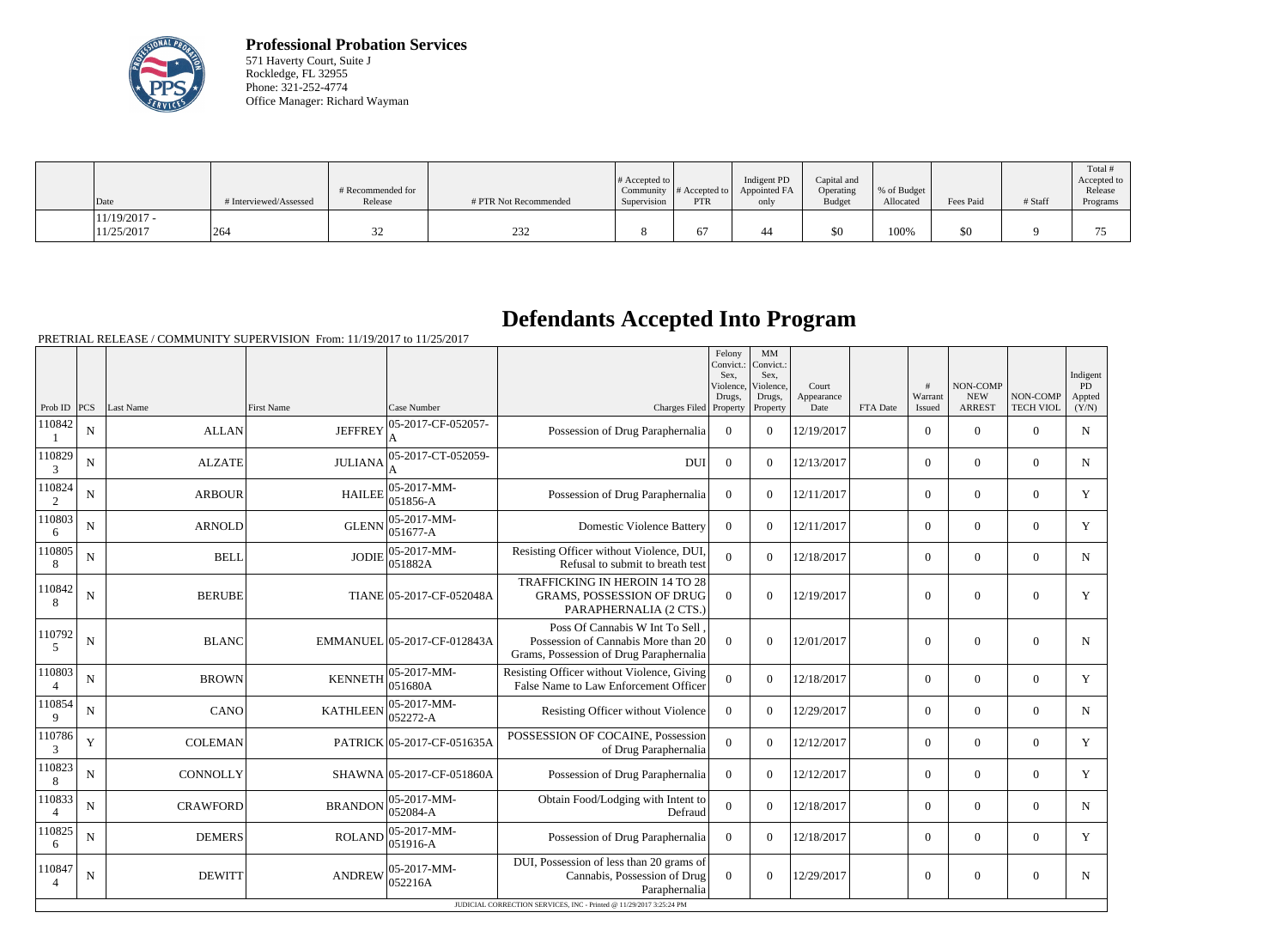PRETRIAL RELEASE / COMMUNITY SUPERVISION From: 11/19/2017 to 11/25/2017

|                    |             |                  |                    |                                                               |                                                                                                                                                                                                                                                                           | Felony<br>Convict.:<br>Sex, | MM<br>Convict.:<br>Sex,         |                             |          |                        |                                         |                              | Indigent              |
|--------------------|-------------|------------------|--------------------|---------------------------------------------------------------|---------------------------------------------------------------------------------------------------------------------------------------------------------------------------------------------------------------------------------------------------------------------------|-----------------------------|---------------------------------|-----------------------------|----------|------------------------|-----------------------------------------|------------------------------|-----------------------|
| Prob ID            | PCS         | <b>Last Name</b> | First Name         | Case Number                                                   | Charges Filed Property                                                                                                                                                                                                                                                    | Violence,<br>Drugs,         | Violence,<br>Drugs,<br>Property | Court<br>Appearance<br>Date | FTA Date | #<br>Warrant<br>Issued | NON-COMP<br><b>NEW</b><br><b>ARREST</b> | NON-COMP<br><b>TECH VIOL</b> | PD<br>Appted<br>(Y/N) |
| 110820<br>2        | $\mathbf N$ | <b>DIAMOND</b>   |                    | DIANE 05-2017-CF-051828A                                      | ABUSE ELDERLY PRSON DISABLED<br>ADULT INTENTIONAL, Domestic<br>Violence Battery                                                                                                                                                                                           | $\boldsymbol{0}$            | $\overline{0}$                  | 12/12/2017                  |          | $\boldsymbol{0}$       | $\overline{0}$                          | $\overline{0}$               | Y                     |
| 110803<br>$\Omega$ | $\mathbf N$ | <b>DIAZ</b>      | <b>RAMON</b>       | $ 05 - 2017 - MM -$<br>$ 051698-A$                            | <b>Domestic Violence Battery</b>                                                                                                                                                                                                                                          | $\Omega$                    | $\overline{0}$                  | 12/11/2017                  |          | $\overline{0}$         | $\overline{0}$                          | $\overline{0}$               | N                     |
| 110821<br>$\Delta$ | ${\bf N}$   | <b>EMERY</b>     | <b>JOHN</b>        | 05-2017-CF-051848-<br>A                                       | Neglect of a Child                                                                                                                                                                                                                                                        | $\overline{0}$              | $\Omega$                        | 12/19/2017                  |          | $\overline{0}$         | $\overline{0}$                          | $\overline{0}$               | $\mathbf Y$           |
| 110829<br>5        | ${\bf N}$   | <b>FLOWE</b>     | <b>IAN</b>         | 05-2017-CT-052088-                                            | <b>DUI</b>                                                                                                                                                                                                                                                                | $\overline{0}$              | $\Omega$                        | 12/13/2017                  |          | $\overline{0}$         | $\overline{0}$                          | $\overline{0}$               | N                     |
| 110857<br>3        | $\mathbf Y$ | <b>GAZIC</b>     | <b>CHARLOTTE</b>   | 05-2017-CF-052273-                                            | AGGRAVATED ASSAULT WITH<br><b>FIREARM</b>                                                                                                                                                                                                                                 | $\boldsymbol{0}$            | $\theta$                        | 12/14/2017                  |          | $\overline{0}$         | $\overline{0}$                          | $\Omega$                     | Y                     |
| 110844<br>5        | $\mathbf N$ | <b>GENTLES</b>   |                    | MATHEW 05-2017-CF-052101-                                     | POSS HEROIN MORE THAN 10<br><b>GRAMS SCHEDULE I</b>                                                                                                                                                                                                                       | $\Omega$                    | $\Omega$                        | 12/14/2017                  |          | $\overline{0}$         | $\overline{0}$                          | $\Omega$                     | Y                     |
| 110843<br>3        | ${\bf N}$   | <b>GILLARD</b>   |                    | BRITTANY 05-2017-CF-052070A                                   | Poss Of Cannabis W Int To Sell<br>Possession of less than 20 grams of<br>Cannabis, POSSESSION OF DRUG<br>PARAPHERNALIA (11 CTS.)                                                                                                                                          | $\mathbf{0}$                | $\theta$                        | 12/14/2017                  |          | $\boldsymbol{0}$       | $\overline{0}$                          | $\overline{0}$               | Y                     |
| 110784<br>6        | ${\bf N}$   | <b>GONZALEZ</b>  | <b>DEBRA</b>       | 05-2017-CT-051659-<br>A                                       | <b>DUI</b>                                                                                                                                                                                                                                                                | $\overline{0}$              | $\Omega$                        | 12/11/2017                  |          | $\overline{0}$         | $\Omega$                                | $\Omega$                     | N                     |
| 110784             | ${\bf N}$   | <b>GOULD</b>     | <b>KATHLEEN</b>    | 05-2017-CT-051658-                                            | <b>DUI</b>                                                                                                                                                                                                                                                                | $\overline{0}$              | $\Omega$                        | 12/11/2017                  |          | $\overline{0}$         | $\overline{0}$                          | $\overline{0}$               | N                     |
| 110824             | ${\bf N}$   | <b>GRICE</b>     | <b>CHRISTOPHER</b> | $ 05-2017-MM-$<br>$ 051849-A$                                 | POSSESSION OF PARAPHERNALIA (3<br>CTS.                                                                                                                                                                                                                                    | $\theta$                    | $\theta$                        | 12/11/2017                  |          | $\overline{0}$         | $\Omega$                                | $\Omega$                     | Y                     |
| 110844             | N           | <b>HAMMOND</b>   |                    | NATHAN 05-2017-CF-048108A                                     | <b>BATTERY DOMESTIC VIOLENCE 2ND</b><br>OR SUBSEQU OFFENSE, FELONY DUI<br>W/IN 10 YEARS AFTER PRIOR<br>CONVICTION, Resisting Officer without<br>Violence, DRIVING WHILE LIC SUSP<br>REV CANC W ONE PRIOR 070108,<br>Refuse Breath Urine Blood DUI Test After<br>Prev Susp | $\overline{0}$              | $\overline{0}$                  | 12/12/2017                  |          | $\boldsymbol{0}$       | $\overline{0}$                          | $\theta$                     | Y                     |
| 110848<br>6        | $\mathbf N$ | <b>HERNANDEZ</b> |                    | $\text{ALEX}\Big _{\text{OZ}}^{05-2017-MM-}$<br>052198A       | Driving While License Susp/Cancel/Rev -<br>1st Offense, Possession of Drug<br>Paraphernalia                                                                                                                                                                               | $\overline{0}$              | $\overline{0}$                  | 12/18/2017                  |          | $\overline{0}$         | $\overline{0}$                          | $\overline{0}$               | N                     |
| 110850<br>5        | ${\bf N}$   | <b>HILL</b>      |                    | QUINNTIS $\begin{array}{ l} 05-2017-MM-0.52218-A \end{array}$ | Resisting Officer without Violence                                                                                                                                                                                                                                        | $\overline{0}$              | $\overline{0}$                  | 12/29/2017                  |          | $\overline{0}$         | $\overline{0}$                          | $\Omega$                     | N                     |
| 110840<br>2        | ${\bf N}$   | <b>HILLMAN</b>   | <b>DEBRA</b>       | $ 05-2017-MM-$<br>052068A                                     | Trespass after warning, Retail Theft                                                                                                                                                                                                                                      | $\overline{0}$              | $\overline{0}$                  | 12/18/2017                  |          | $\overline{0}$         | $\overline{0}$                          | $\overline{0}$               | Y                     |
| 110843<br>5        | $\mathbf N$ | <b>HINKLEY</b>   |                    | ELIZABETH 05-2017-CF-052055A                                  | POSSESSION OF COCAINE (3 CTS.),<br>Possession of less than 20 grams of<br>Cannabis, POSSESSION OF<br>CONTROLLED SUBSTANCE W/O RX<br>(3 CTS.), POSSESSION OF DRUG<br>PARAPHERNALIA (6 CTS.)                                                                                | $\boldsymbol{0}$            | $\boldsymbol{0}$                | 12/14/2017                  |          | $\boldsymbol{0}$       | $\overline{0}$                          | $\boldsymbol{0}$             | Y                     |
| 110789<br>2        | ${\bf N}$   | <b>HOPPA</b>     | <b>TYLER</b>       | 05-2017-CT-051720-                                            | <b>DUI</b>                                                                                                                                                                                                                                                                | $\overline{0}$              | $\boldsymbol{0}$                | 12/11/2017                  |          | $\overline{0}$         | $\mathbf{0}$                            | $\overline{0}$               | N                     |
| 110842<br>6        | $\mathbf N$ | <b>JACKSON</b>   |                    | QUANTAVIOUS 05-2017-CF-052071A                                | Poss Of Cannabis W Int To Sell<br>Possession of Drug Paraphernalia                                                                                                                                                                                                        | $\overline{0}$              | $\boldsymbol{0}$                | 12/14/2017                  |          | $\boldsymbol{0}$       | $\mathbf{0}$                            | $\overline{0}$               | Y                     |
|                    |             |                  |                    |                                                               | JUDICIAL CORRECTION SERVICES, INC - Printed @ 11/29/2017 3:25:24 PM                                                                                                                                                                                                       |                             |                                 |                             |          |                        |                                         |                              |                       |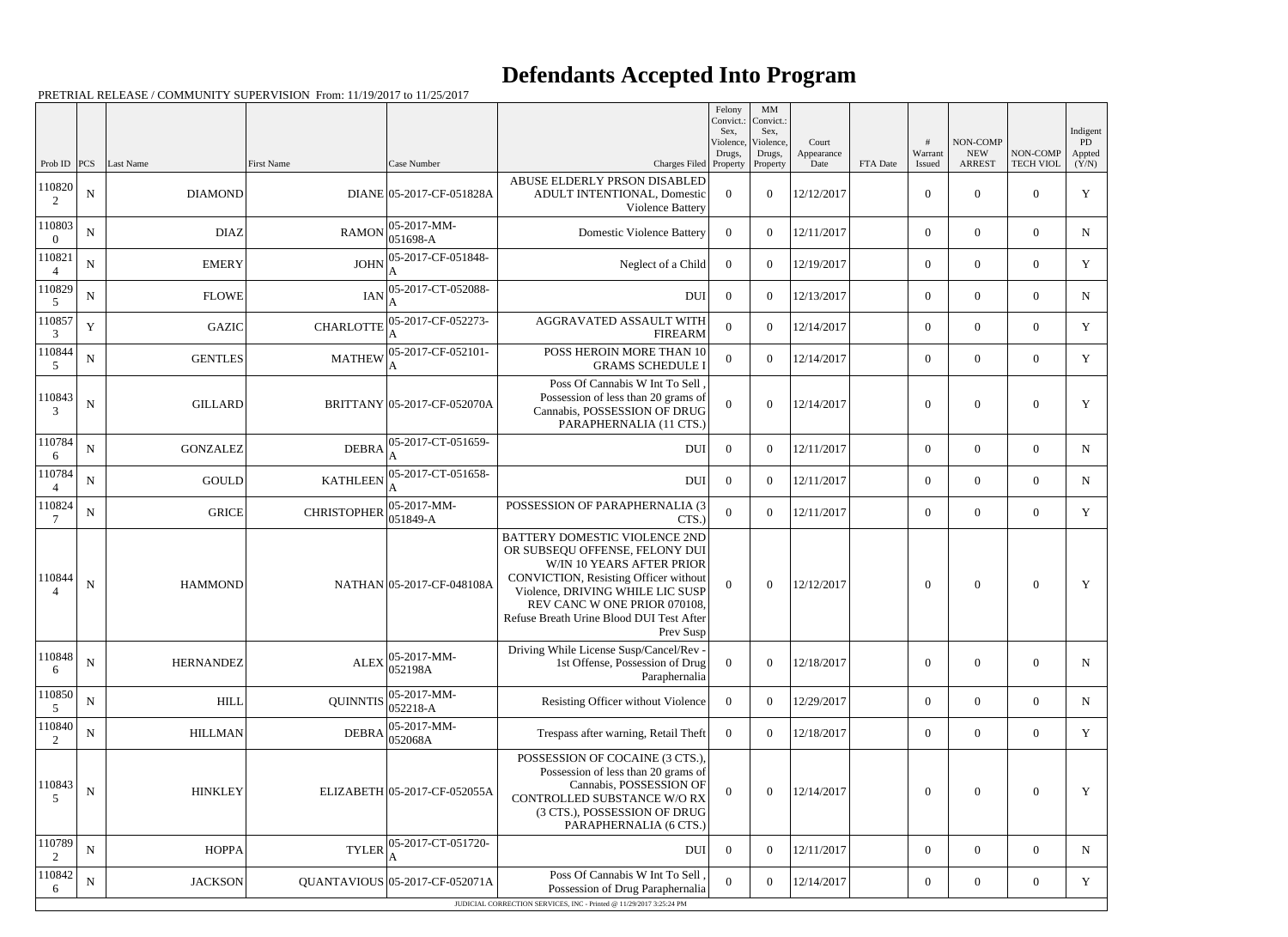PRETRIAL RELEASE / COMMUNITY SUPERVISION From: 11/19/2017 to 11/25/2017

|             |             |                  |                    |                                                |                                                                                                                                                                                                                                                       | Felony<br>Convict.:<br>Sex, | MM<br>Convict.:<br>Sex,         |                             |          |                   |                                         |                              | Indigent              |
|-------------|-------------|------------------|--------------------|------------------------------------------------|-------------------------------------------------------------------------------------------------------------------------------------------------------------------------------------------------------------------------------------------------------|-----------------------------|---------------------------------|-----------------------------|----------|-------------------|-----------------------------------------|------------------------------|-----------------------|
| Prob ID     | <b>PCS</b>  | Last Name        | First Name         | Case Number                                    | Charges Filed Property                                                                                                                                                                                                                                | Violence,<br>Drugs,         | Violence,<br>Drugs,<br>Property | Court<br>Appearance<br>Date | FTA Date | Warrant<br>Issued | NON-COMP<br><b>NEW</b><br><b>ARREST</b> | NON-COMP<br><b>TECH VIOL</b> | PD<br>Appted<br>(Y/N) |
| 110786<br>6 | ${\bf N}$   | <b>JOHNSON</b>   | <b>SETH</b>        | $05-2017-MM$ -<br>051656-A                     | Disorderly Intoxication                                                                                                                                                                                                                               | $\overline{0}$              | $\overline{0}$                  | 12/11/2017                  |          | $\overline{0}$    | $\overline{0}$                          | $\overline{0}$               | Y                     |
| 110825<br>8 | ${\bf N}$   | <b>JONES</b>     |                    | TYRELL 05-2017-CF-051876A                      | POSS OF FIREARM CONCEALED<br>WEAP BY CONV FEL, TAMPERING OR<br><b>FABRICATING W/PHYSICAL</b><br><b>EVIDENCE</b>                                                                                                                                       | $\theta$                    | $\overline{0}$                  | 12/12/2017                  |          | $\boldsymbol{0}$  | $\boldsymbol{0}$                        | $\boldsymbol{0}$             | Y                     |
| 110855<br>2 | ${\bf N}$   | <b>KAPPS</b>     | <b>CHRISTOPHER</b> | 05-2017-CT-052275-                             | <b>DUI</b>                                                                                                                                                                                                                                            | $\overline{0}$              | $\theta$                        | 12/15/2017                  |          | $\overline{0}$    | $\overline{0}$                          | $\overline{0}$               | $\mathbf N$           |
| 110801<br>9 | $\mathbf N$ | <b>KAZARIAN</b>  |                    | KATHERINE 05-2017-CF-051697A                   | Aggravated Assault Of Leo, Resisting<br>Arrest With Violence, Possession of Drug<br>Paraphernalia                                                                                                                                                     | $\theta$                    | $\Omega$                        | 12/12/2017                  |          | $\overline{0}$    | $\overline{0}$                          | $\overline{0}$               | Y                     |
| 110852<br>3 | $\mathbf N$ | <b>KRENZ</b>     |                    | $DAVID$ $\Big _{\Lambda}^{05-2017-CT-052557-}$ | <b>DUI 20 BAL OR ABOVE 1ST</b><br><b>CONVICTION</b>                                                                                                                                                                                                   | $\overline{0}$              | $\boldsymbol{0}$                | 12/15/2017                  |          | $\overline{0}$    | $\overline{0}$                          | $\overline{0}$               | N                     |
| 110850<br>9 | ${\bf N}$   | <b>LANE</b>      | <b>DEVAN</b>       | 05-2017-CT-052243-                             | <b>DUI</b>                                                                                                                                                                                                                                            | $\overline{0}$              | $\overline{0}$                  | 12/15/2017                  |          | $\overline{0}$    | $\overline{0}$                          | $\overline{0}$               | N                     |
| 110856<br>5 | $\mathbf N$ | <b>LINTELMAN</b> | <b>ALEXANDER</b>   | 05-2017-CT-052323-                             | <b>DUI</b>                                                                                                                                                                                                                                            | $\overline{0}$              | $\theta$                        | 12/15/2017                  |          | $\overline{0}$    | $\overline{0}$                          | $\overline{0}$               | $\mathbf N$           |
| 110843<br>8 | ${\bf N}$   | <b>LONG</b>      |                    | BONNIE 05-2017-CF-052063-                      | POSSESS OF CONTROLLED<br><b>SUBSTANCE W/O RX</b>                                                                                                                                                                                                      | $\Omega$                    | $\theta$                        | 12/14/2017                  |          | $\overline{0}$    | $\overline{0}$                          | $\overline{0}$               | Y                     |
| 110852<br>6 | ${\bf N}$   | <b>LOWE</b>      | <b>CLARENCE</b>    | 05-2017-CT-052285-                             | <b>DUI</b>                                                                                                                                                                                                                                            | $\overline{0}$              | $\Omega$                        | 12/15/2017                  |          | $\overline{0}$    | $\overline{0}$                          | $\overline{0}$               | $\mathbf N$           |
| 110856<br>6 | ${\bf N}$   | <b>MCKESSEY</b>  | JOHN               | 05-2017-MM-<br>052276-A                        | Petit Theft                                                                                                                                                                                                                                           | $\overline{0}$              | $\theta$                        | 01/16/2018                  |          | $\overline{0}$    | $\overline{0}$                          | $\overline{0}$               | N                     |
| 110786<br>5 | ${\bf N}$   | <b>MEZA</b>      |                    | CRISTOFER 05-2017-CF-051664A                   | Possession of less than 20 grams of<br>Cannabis, No Valid Driver's License                                                                                                                                                                            | $\mathbf{0}$                | $\theta$                        | 12/12/2017                  |          | $\overline{0}$    | $\overline{0}$                          | $\overline{0}$               | Y                     |
| 110820<br>8 | ${\bf N}$   | <b>MULVANEY</b>  | <b>TYLER</b>       | $ 05-2017-MM-$<br>051862A                      | Disorderly Intoxication, Resisting Officer<br>without Violence                                                                                                                                                                                        | $\boldsymbol{0}$            | $\overline{0}$                  | 12/11/2017                  |          | $\overline{0}$    | $\overline{0}$                          | $\overline{0}$               | Y                     |
| 110841<br>8 | ${\bf N}$   | <b>MURPHY</b>    | <b>DEVON</b>       | $ 05-2017-MM-$<br>052097A                      | Possession of less than 20 grams of<br>Cannabis, POSSESSION OF DRUG<br>PARAPHERNALIA (4 CTS.)                                                                                                                                                         | $\mathbf{0}$                | $\boldsymbol{0}$                | 12/18/2017                  |          | $\boldsymbol{0}$  | $\overline{0}$                          | $\overline{0}$               | Y                     |
| 110841      | ${\bf N}$   | <b>NELSON</b>    |                    | DANTRAVIOUS 05-2017-CF-052082A                 | POSS OF COCAINE W/INTENT TO<br>SELL OR DELIVER, CARRYING A<br>CONCEALED FIREARM, Possession of<br>Drug Paraphernalia, USE OF FIREARM<br>IN COMMISSION OF FELONY,<br>POSSESSION OF HEROIN, POSS SELL<br>DELIV FIREARM ALTERED<br><b>REMOVED SERIAL</b> | $\theta$                    | $\overline{0}$                  | 12/14/2017                  |          | $\boldsymbol{0}$  | $\mathbf{0}$                            | $\overline{0}$               | Y                     |
| 110844<br>6 | ${\bf N}$   | <b>NEWTON</b>    | <b>ALECIA</b>      | $ 05-2017-MM-$<br>052072-A                     | POSSESSION OF DRUG<br>PARAPHERNALIA (3 CTS.)                                                                                                                                                                                                          | $\mathbf{0}$                | $\theta$                        | 12/18/2017                  |          | $\overline{0}$    | $\overline{0}$                          | $\theta$                     | Y                     |
| 110850<br>6 | $\mathbf Y$ | <b>NOUSAIN</b>   | <b>JESSIE</b>      | $05-2017-MM$ -<br>052214-A                     | <b>Domestic Violence Battery</b>                                                                                                                                                                                                                      | $\overline{0}$              | $\theta$                        | 12/18/2017                  |          | $\overline{0}$    | $\overline{0}$                          | $\overline{0}$               | Y                     |
| 110857      | Y           | <b>PROVERA</b>   | <b>ROBERT</b>      | $05-2017-MM$ -<br>052264-A                     | Violation of Injunc. For Protection Against<br>Dom. Viol.                                                                                                                                                                                             | $\overline{0}$              | $\boldsymbol{0}$                | 12/18/2017                  |          | $\overline{0}$    | $\overline{0}$                          | $\theta$                     | Y                     |
| 110792      | ${\bf N}$   | <b>QUATTRY</b>   | <b>ROBERT</b>      | 05-2017-MM-<br>$ 051703-A$                     | Boating Under the Influence                                                                                                                                                                                                                           | $\overline{0}$              | $\overline{0}$                  | 12/18/2017                  |          | $\overline{0}$    | $\overline{0}$                          | $\overline{0}$               | N                     |
|             |             |                  |                    |                                                | JUDICIAL CORRECTION SERVICES, INC - Printed @ 11/29/2017 3:25:24 PM                                                                                                                                                                                   |                             |                                 |                             |          |                   |                                         |                              |                       |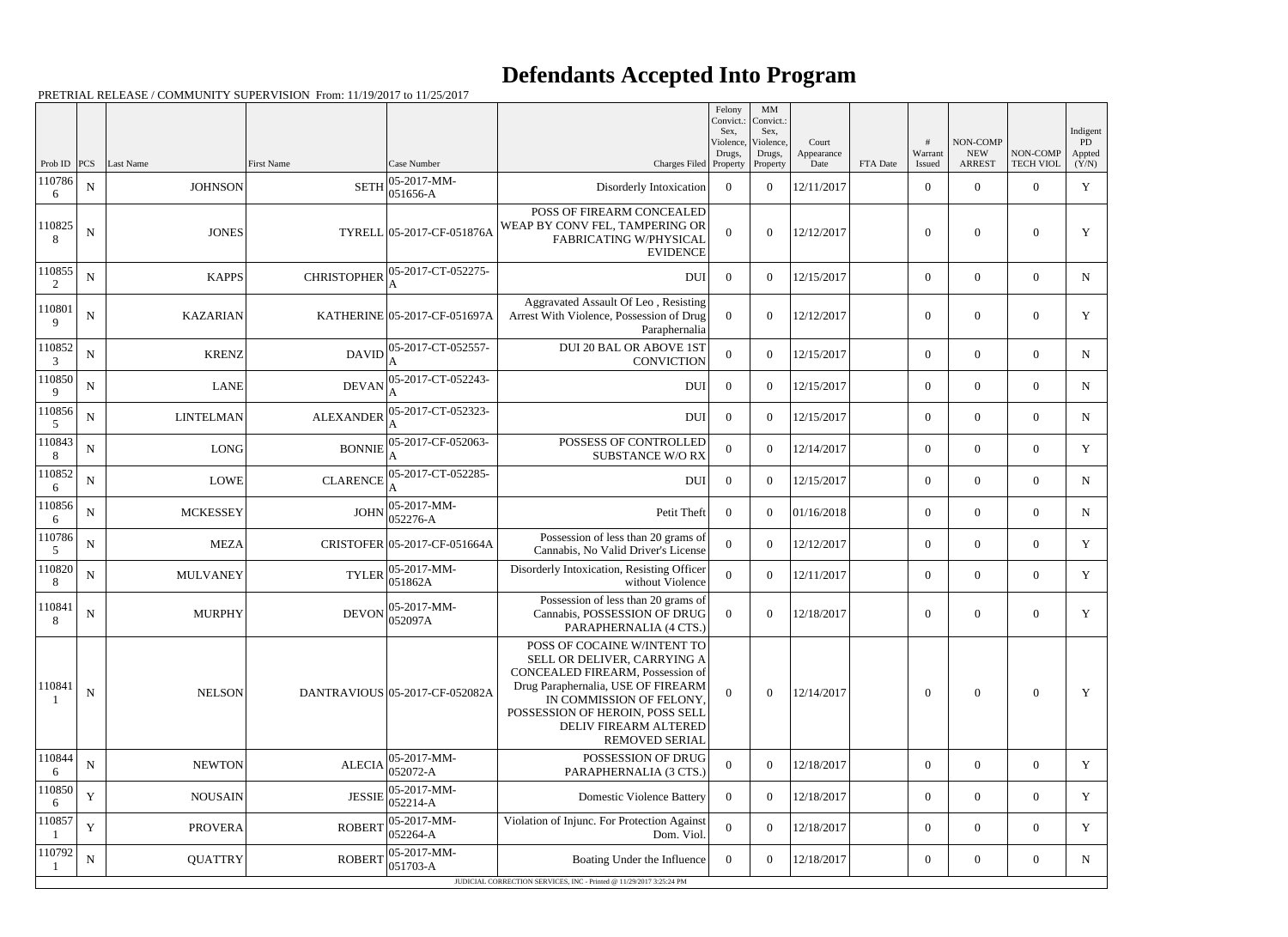PRETRIAL RELEASE / COMMUNITY SUPERVISION From: 11/19/2017 to 11/25/2017

|             |             |                    |                  |                                                         |                                                                                                                                                                                                                                   | Felony<br>Convict.:<br>Sex. | $\mbox{MM}$<br>Convict.:<br>Sex, |                             |          |                        |                                         |                              | Indigent              |
|-------------|-------------|--------------------|------------------|---------------------------------------------------------|-----------------------------------------------------------------------------------------------------------------------------------------------------------------------------------------------------------------------------------|-----------------------------|----------------------------------|-----------------------------|----------|------------------------|-----------------------------------------|------------------------------|-----------------------|
| Prob ID     | PCS         | Last Name          | First Name       | Case Number                                             | Charges Filed Property                                                                                                                                                                                                            | Violence,<br>Drugs,         | Violence,<br>Drugs,<br>Property  | Court<br>Appearance<br>Date | FTA Date | #<br>Warrant<br>Issued | NON-COMP<br><b>NEW</b><br><b>ARREST</b> | NON-COMP<br><b>TECH VIOL</b> | PD<br>Appted<br>(Y/N) |
| 110853<br>4 | $\mathbf Y$ | <b>RAND</b>        |                  | 05-2017-CF-<br>JENNIFER 052246A, 056-217-<br>CF-052246A | Battery on Law Officer or Firefighter,<br>Resisting Arrest With Violence, Battery,<br>Affrays                                                                                                                                     | $\overline{0}$              | $\overline{0}$                   | 12/14/2017                  |          | $\overline{0}$         | $\overline{0}$                          | $\Omega$                     | $\mathbf Y$           |
| 110850      | Y           | <b>ROTH</b>        | <b>JULIE</b>     | 05-2017-MM-<br>$052203 - A$                             | <b>Domestic Violence Battery</b>                                                                                                                                                                                                  | $\Omega$                    | $\theta$                         | 12/18/2017                  |          | $\overline{0}$         | $\overline{0}$                          | $\overline{0}$               | Y                     |
| 110857<br>2 | ${\bf N}$   | <b>RUSELL</b>      | <b>BEVERLEY</b>  | 05-2017-MM-<br>052265-A                                 | <b>Domestic Violence Battery</b>                                                                                                                                                                                                  | $\overline{0}$              | $\theta$                         | 12/29/2017                  |          | $\overline{0}$         | $\overline{0}$                          | $\theta$                     | Y                     |
| 110853      | Y           | SANCHEZ-CONCEPCION | <b>ALEJANDRO</b> | 05-2017-MM-<br>052244-A                                 | <b>Domestic Violence Battery</b>                                                                                                                                                                                                  | $\overline{0}$              | $\overline{0}$                   | 12/29/2017                  |          | $\overline{0}$         | $\overline{0}$                          | $\overline{0}$               | Y                     |
| 110821      | N           | <b>SCHNEIDER</b>   |                  | JOSEPH 05-2017-CF-051723A                               | TRAFFICK IN HEROIN 4 GMS BUT<br>LESS THAN 14 GMS, TRAFFICK IN<br>COCAINE 28 GRAMS TO 200 GRAMS.<br>Poss Of Cannabis W Int To Sell<br>Possession of Drug Paraphernalia, POSS<br>OF CONT SUB W/O RX, POSSESSION<br>OF BUPRENORPHINE | $\Omega$                    | $\theta$                         | 12/12/2017                  |          | $\boldsymbol{0}$       | $\overline{0}$                          | $\mathbf{0}$                 | Y                     |
| 110840<br>8 | ${\bf N}$   | <b>SCIANNA</b>     |                  | RYAN 05-2017-CF-052080A                                 | 2 counts of Possession of Controlled<br>Substance, Resisting Officer without<br>Violence, POSSESSION OF DRUG<br>PARAPHERNALIA (8 CTS.)                                                                                            | $\theta$                    | $\overline{0}$                   | 12/14/2017                  |          | $\overline{0}$         | $\Omega$                                | $\Omega$                     | Y                     |
| 110847<br>9 | ${\bf N}$   | <b>SHAFFER</b>     | <b>MARY</b>      | 05-2017-CT-052204-                                      | <b>DUI</b>                                                                                                                                                                                                                        | $\overline{0}$              | $\theta$                         | 12/13/2017                  |          | $\overline{0}$         | $\overline{0}$                          | $\overline{0}$               | N                     |
| 110844      | $\mathbf N$ | <b>SHANER</b>      |                  | DENISE 05-2017-CF-052074A                               | POSSESSION HEROIN MORE THAN 10<br>GRAMS SCHEDULE 1, Possession of<br>Drug Paraphernalia                                                                                                                                           | $\theta$                    | $\theta$                         | 12/14/2017                  |          | $\overline{0}$         | $\overline{0}$                          | $\theta$                     | Y                     |
| 110826<br>3 | $\mathbf N$ | <b>SIDERS</b>      |                  | ANDRE 05-2017-CF-051871A                                | <b>Aggravated Assault Domestic Violence</b><br>Domestic Violence Battery, Possession of<br>less than 20 grams of Cannabis                                                                                                         | $\theta$                    | $\overline{0}$                   | 12/12/2017                  |          | $\overline{0}$         | $\overline{0}$                          | $\theta$                     | Y                     |
| 110802<br>6 | Y           | <b>SINGLETARY</b>  |                  | DALLAS 05-2017-CF-051691A                               | POSSESSION OF CONTROLLED<br>SUBSTANCE W/O VALID RX, 3 counts<br>of Possession of Drug Paraphernalia                                                                                                                               | $\overline{0}$              | $\theta$                         | 12/12/2017                  |          | $\boldsymbol{0}$       | $\overline{0}$                          | $\overline{0}$               | Y                     |
| 110841<br>3 | ${\bf N}$   | <b>SMITH</b>       | <b>RENEE</b>     | 05-2017-MM-<br>052066-A                                 | Possession of Drug Paraphernalia                                                                                                                                                                                                  | $\boldsymbol{0}$            | $\overline{0}$                   | 12/18/2017                  |          | $\overline{0}$         | $\overline{0}$                          | $\theta$                     | Y                     |
| 110822<br>9 | N           | <b>SNOW</b>        | <b>AARON</b>     | 05-2017-CF-051851-                                      | FELONY BATTERY BY SECOND OR<br>SUBSEQUENT OFFENSE                                                                                                                                                                                 | $\boldsymbol{0}$            | $\boldsymbol{0}$                 | 12/12/2017                  |          | $\overline{0}$         | $\overline{0}$                          | $\overline{0}$               | Y                     |
| 110788<br>9 | ${\bf N}$   | <b>STONE</b>       |                  | STEVEN 05-2017-CT-051694A                               | DUI, DUI with Property Damage                                                                                                                                                                                                     | $\overline{0}$              | $\overline{0}$                   | 12/11/2017                  |          | $\overline{0}$         | $\overline{0}$                          | $\overline{0}$               | N                     |
| 110804      | N           | <b>TARANTO</b>     | <b>CHARLIE</b>   | 05-2017-MM-<br>$051857 - A$                             | Possession of less than 20 grams of<br>Cannabis                                                                                                                                                                                   | $\overline{0}$              | $\theta$                         | 12/18/2017                  |          | $\overline{0}$         | $\overline{0}$                          | $\overline{0}$               | $\mathbf N$           |
| 110805<br>2 | ${\bf N}$   | <b>TARANTO</b>     | <b>JESSE</b>     | 05-2017-MM-<br>051858-A                                 | Possession of Drug Paraphernalia                                                                                                                                                                                                  | $\overline{0}$              | $\theta$                         | 12/18/2017                  |          | $\overline{0}$         | $\overline{0}$                          | $\overline{0}$               | N                     |
| 110849<br>2 | N           | <b>TAYLOR</b>      | <b>KENNETH</b>   | 05-2017-CT-052230-                                      | DUI                                                                                                                                                                                                                               | $\overline{0}$              | $\theta$                         | 12/13/2017                  |          | $\overline{0}$         | $\overline{0}$                          | $\overline{0}$               | $\mathbf N$           |
| 110856<br>9 | ${\bf N}$   | <b>TOUHEY</b>      | <b>NICHOLAS</b>  | 05-2017-CT-052320-                                      | <b>DUI</b>                                                                                                                                                                                                                        | $\overline{0}$              | $\theta$                         | 12/15/2017                  |          | $\overline{0}$         | $\overline{0}$                          | $\overline{0}$               | N                     |
| 110844<br>3 | $\mathbf N$ | <b>TURNER</b>      | <b>ZACHARY</b>   | 05-2017-MM-<br>052073A                                  | Domestic Violence Battery, Possession of<br>Drug Paraphernalia                                                                                                                                                                    | $\overline{0}$              | $\boldsymbol{0}$                 | 12/18/2017                  |          | $\boldsymbol{0}$       | $\overline{0}$                          | $\overline{0}$               | Y                     |
|             |             |                    |                  |                                                         | JUDICIAL CORRECTION SERVICES, INC - Printed @ 11/29/2017 3:25:24 PM                                                                                                                                                               |                             |                                  |                             |          |                        |                                         |                              |                       |